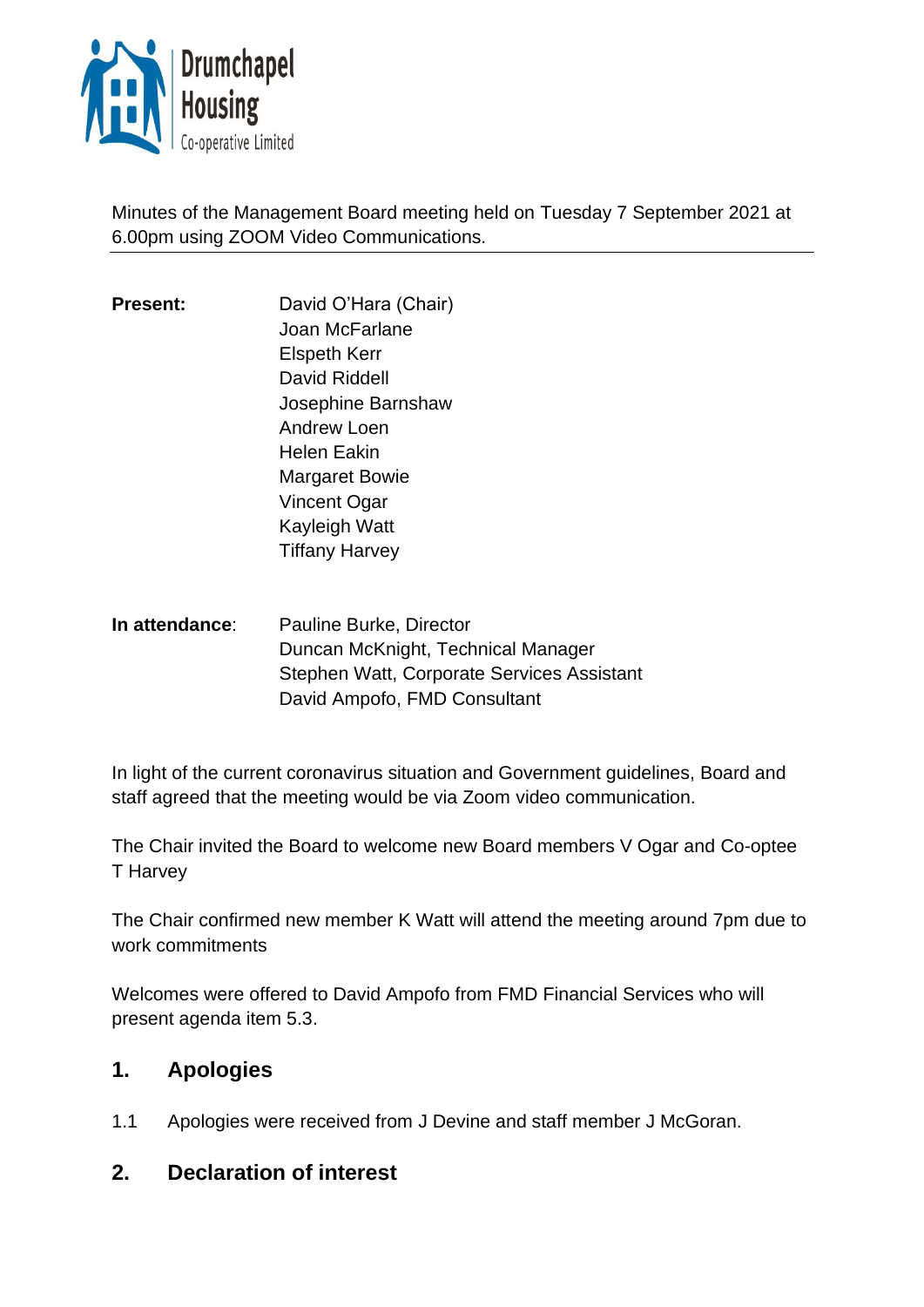2.1 There were no declarations of interest.

## **3. Minute of the previous meeting**

3.1 The minute of the meeting on 3 August 2021 was proposed by E Kerr and seconded by D Riddell. These minutes will be signed at the first available date due to Covid-19 restrictions.

#### **Action – S Watt**

3.2 The minute of the elections meeting on 25 August 2021 was proposed by A Loen and seconded by J McFarlane.

## **4. Matters arising**

4.1 P Burke informed the Board that J Hunter has resigned for personal reasons. Jean has advised that she may consider returning in future. Board accepted J Hunter's resignation.

## **5. Director's report**

#### **5.1 Management Accounts to 30 June 2021**

- 5.1.1 D Ampofo of FMD Financial Services presented to the Board the Management Accounts for the period to 30 June 2021.
- 5.1.2 The total comprehensive income (surplus) for the year to 30 June 2021 was £137,595 v budgeted surplus of £58,032 resulting in a favourable variance of £79,562. The Board noted that the budget for the first quarter included £33.3k for actuarial gain (loss) on pension scheme, however actual figures are calculated at the end of each year using the DB Accounting tool provided yearly by The Pensions Trust (TPT).
- 5.1.3 Miscellaneous Income has an unfavourable variance of £5,038 Minimal work was carried out in quarter 1 in medical adaptions therefore no claim was made. It is anticipated that as the year progresses actual income received will be more in line with budget.
- 5.1.4 Estate Costs-Housing Management are under budget with the exception of welfare rights provision which is due to the significant increase in daily rates. Due to this, Board were advised that the projected overspend compared to budget will be approximately £6k by the end of the financial year.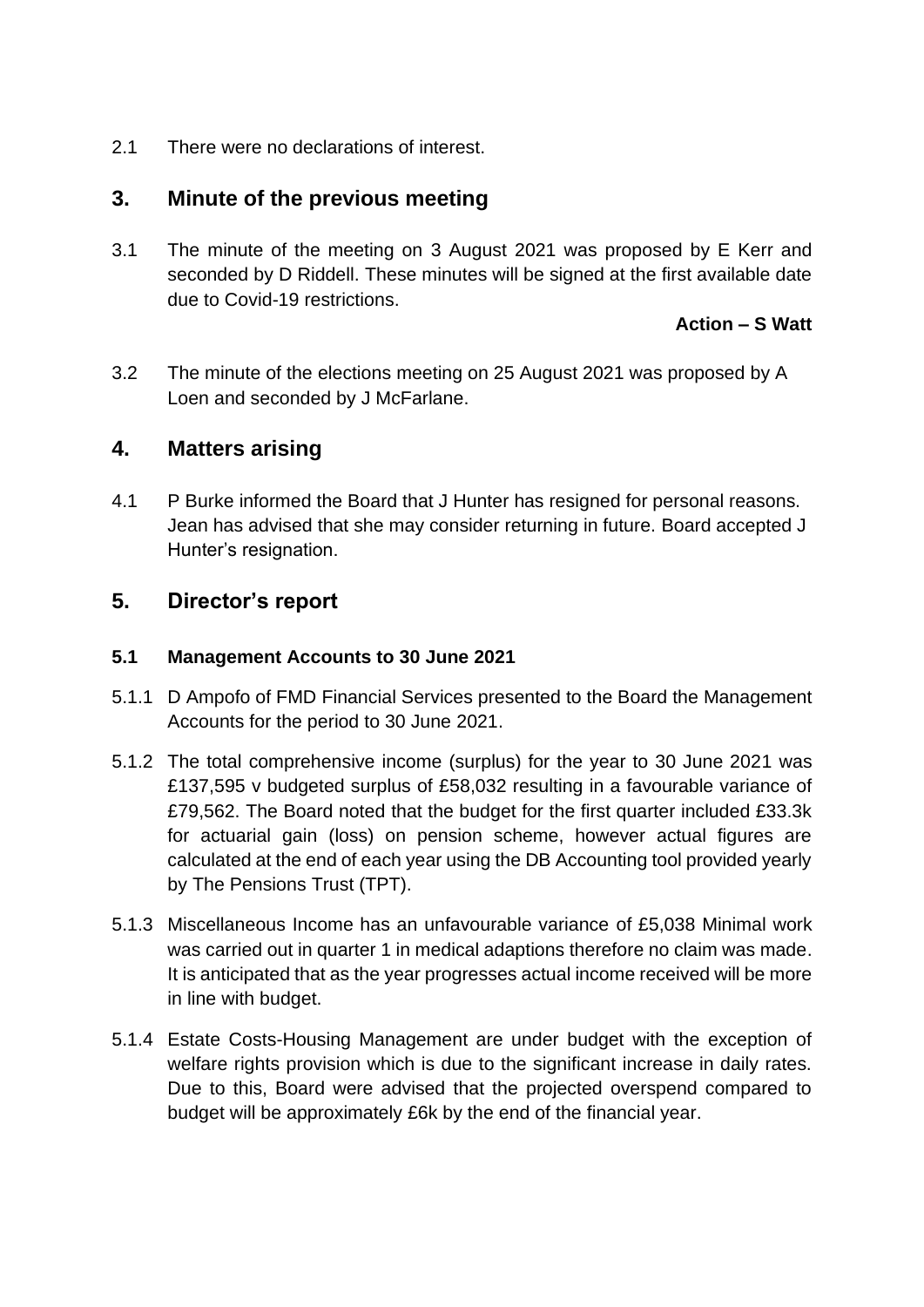- 5.1.5 Estate costs-Housing Maintenance, with the exception of general and reactive repairs, remain on budget in the first quarter due to higher void costs and repairs that were on hold due to pandemic restrictions being processed. D Ampofo advised that the Planned Maintenance program was accelerated at the start of the new financial year with the bulk of bathrooms, kitchens and boilers being on site and completed in the 1<sup>st</sup> quarter.
- 5.1.6 Board were advised that there had been a reduction in current assets in the first quarter primarily due to a reduction in cash which is a direct result of the payment of a large portion of the planned maintenance program of approximately £180K
- 5.1.7 Asset cover ratio covenant has been met for the period. Due to the acceleration of the planned maintenance program in the first quarter interest cover ratio is less than budgeted, however as the year progresses and turnover increases Interest cover ratio will come into line with budget.
- 5.1.8 The Co-operative's financial position remains robust however the UK continues to be impacted by Covid-19 and the impact of Brexit therefore there is still an element of uncertainty as to what the next quarters will bring. D Ampofo advised that staff continue to monitor the situation for early signs of potential impacts on the Co-operative's finances.

K Watt joined the meeting at 6.22pm.

- 5.1.9 The Board sought an explanation on expenditure of committee costs beneath the overheads heading. It was explained that these costs were accrued through various training such as equalities.
- 5.1.10 The Board approved the Management Accounts to 30 June 2021.

### **5.2 Shawbrook bank – 1-year fixed term deposit rollover**

- 5.2.1 D Ampofo advised the Board that the Co-operative's £85,000 1 Year Fixed Interest deposit with Shawbrook Bank will mature on 13 September 2021. Shawbrook are offering one of the most competitive rates in the market at 0.8%i. The recommendation therefore was that the current £85k deposit should be rolled over into the Shawbrook 1 Year fixed term deposit.
- 5.2.2 Board noted and approved the rollover of the 1 Year Fixed Interest deposit with Shawbrook.

### **Action – J McGoran**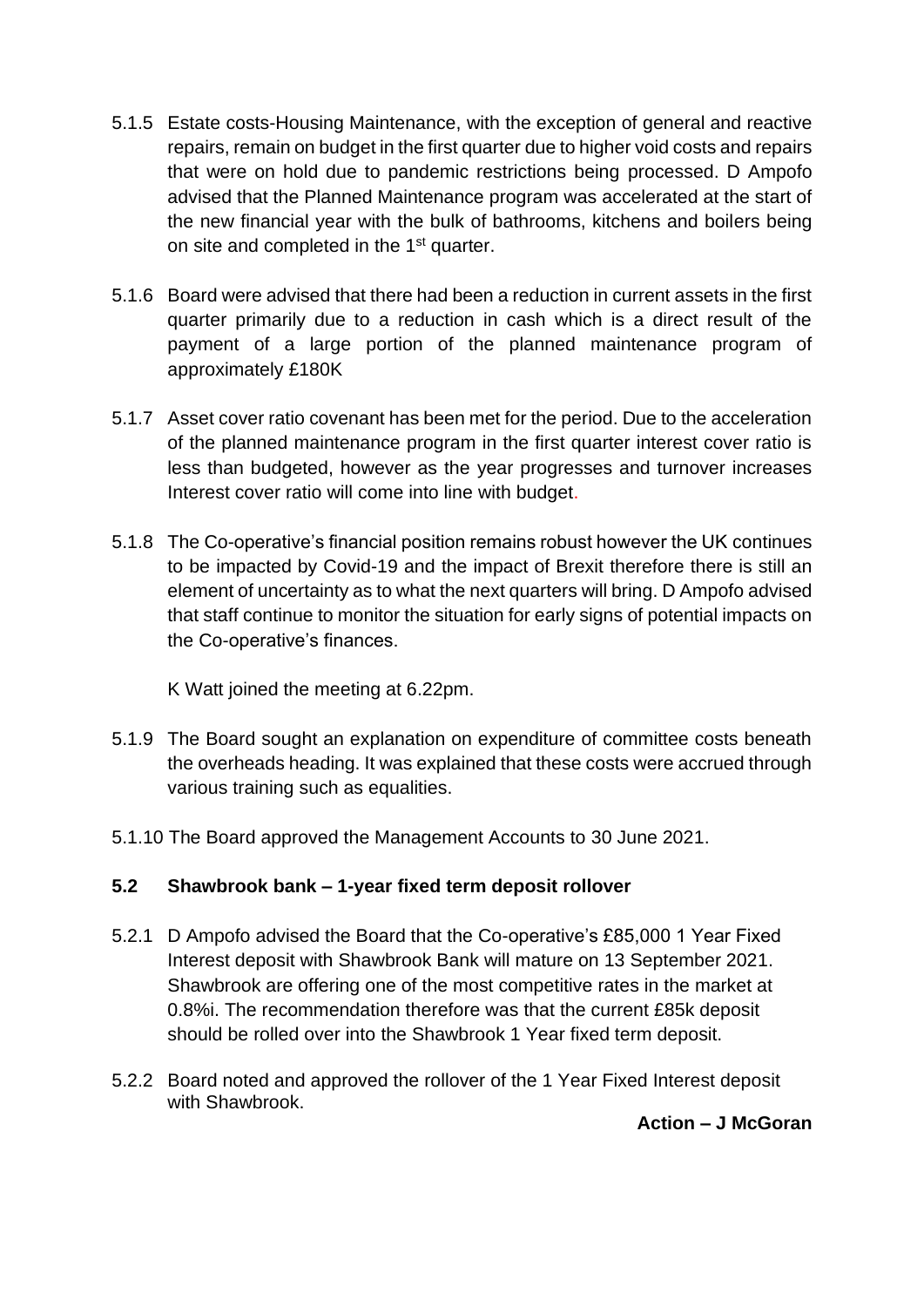### **5.3 Office of the Scottish Charity Regulator (OSCR) return**

- 5.3.1 D Ampofo informed the Board that the Co-operative is required to make a return to the charity regulator, OSCR, by the end of December each year. The return for 2020-21 was attached with the Board papers at item 5.3(i).
- 5.3.2 Board considered the return and approved the submission to OSCR. **Action – J McGoran**

### **5.4 Financial Conduct Authority return**

- 5.4.1 D Ampofo informed the Board that the Co-operative is required to make a return to the Financial Conduct Authority (FCA) by the end of October each year. The return for 2020-21 was attached with the Board papers at item 5.4(i).
- 5.4.2 Board considered the return and approved the submission to the Financial Conduct Authority.

**Action – J McGoran** 

### **5.5 SHAPS Financial Assessment 2021**

- 5.5.1 D Ampofo informed the Board that annually The Pensions Trust issue a financial questionnaire to ascertain the financial strength or "covenant" of the Co-operative who are members of the Scottish Housing Associations Pension Scheme (SHAPS). The financial assessment questionnaire has been received and it is required to be completed and returned by 24 September 2021.
- 5.5.2 The Board noted the financial assessment KPI scores demonstrated the Cooperative is in the "Low" risk category. The submission to The Pensions Trust was approved.

### **Action – J McGoran**

### **5.6 30 Year projections**

- 5.6.1 D Ampofo presented a summary of the Co-operative's 30-year projections highlighting the key issues facing the business which include future rent levels, planned maintenance costs, management administration, interest rates, inflation, treasury strategy, and the possible impacts of both post-Brexit and Covid-19 amongst others.
- 5.6.2 The Board were informed of the main assumptions used and outcome projections based on these assumptions. This showed there were no material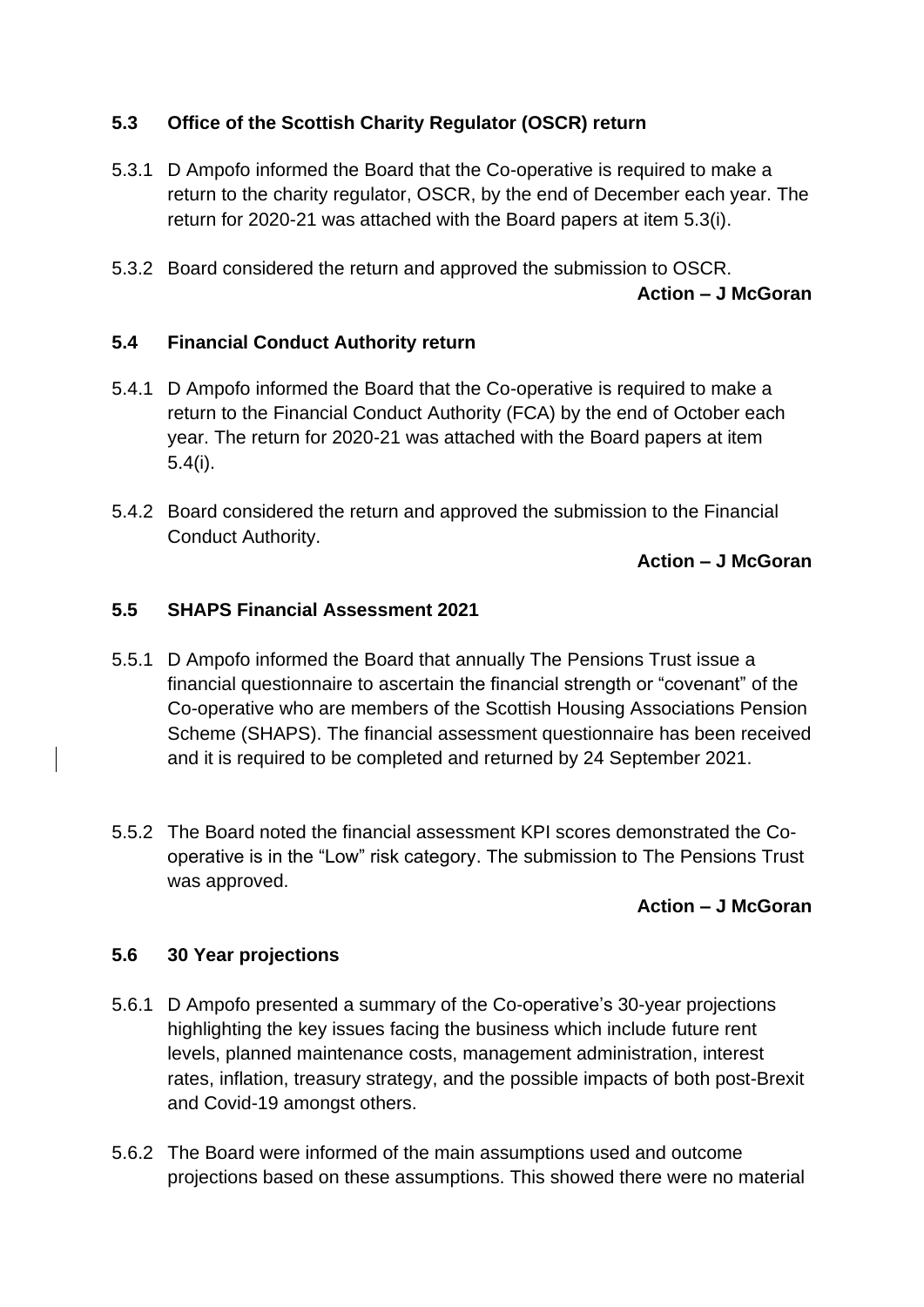concerns regarding financial indicators and no issues expected regarding loan covenants. Additionally, an adversity sensitivity analysis and stress testing using various scenarios was carried out for long-term projections, the results of which D Ampofo discussed with Board.

5.6.3 The Board approved the 30-year long term projections.

#### **5.7 Business Plan 2021-2025**

- 5.7.1 The Board were presented with the draft Business Plan 2021-25 attached at item 5.7(i). As advised in the covering paper appendices were not included but are available on request, with the exception of Appendix 3 – Delivery Plan which will be finalised on approval of the Business Plan.
- 5.7.2 Board had familiarised themselves with the Business Plan 2021-25 and approved with no amendments.

#### **5.8 Annual Governance report and draft Annual Assurance Statement 2021**

- 5.8.1 P Burke presented the Annual Governance report. The report details the annual cycle of governance activities implemented to ensure compliance with the Scottish Housing Regulator's (SHR) Regulatory Framework.
- 5.8.2 The report was discussed at length by Board.
- 5.8.3 The draft Annual Assurance Statement 2021, at Appendix 2 of the report was discussed at length. Board noted there were no areas of material noncompliance reported in the statement. There are two areas of non-material compliance noted in the statement, namely, the impact of the Covid-19 pandemic and, equalities and human rights. These areas are highlighted as the pandemic is still impacting the Co-operative and whilst a lot of work has been carried out on equalities and human rights this year we have identified there is still work to be carried out on the collection of equalities and human rights data.
- 5.8.4 Board noted the assurance from the annual governance report and appendices and, approved the draft Annual Assurance Statement for submission to the Scottish Housing Regulator and to delegate authority to the Director to submit on the Co-operative's behalf.

## **6. Technical Manager's report**

#### **6.1 Exceptions Report**

6.1.1 D McKnight presented to Board the exceptions report that highlights exceptions in performance out with the quarterly performance reporting period. The exceptions were highlighted and discussed and included increase in the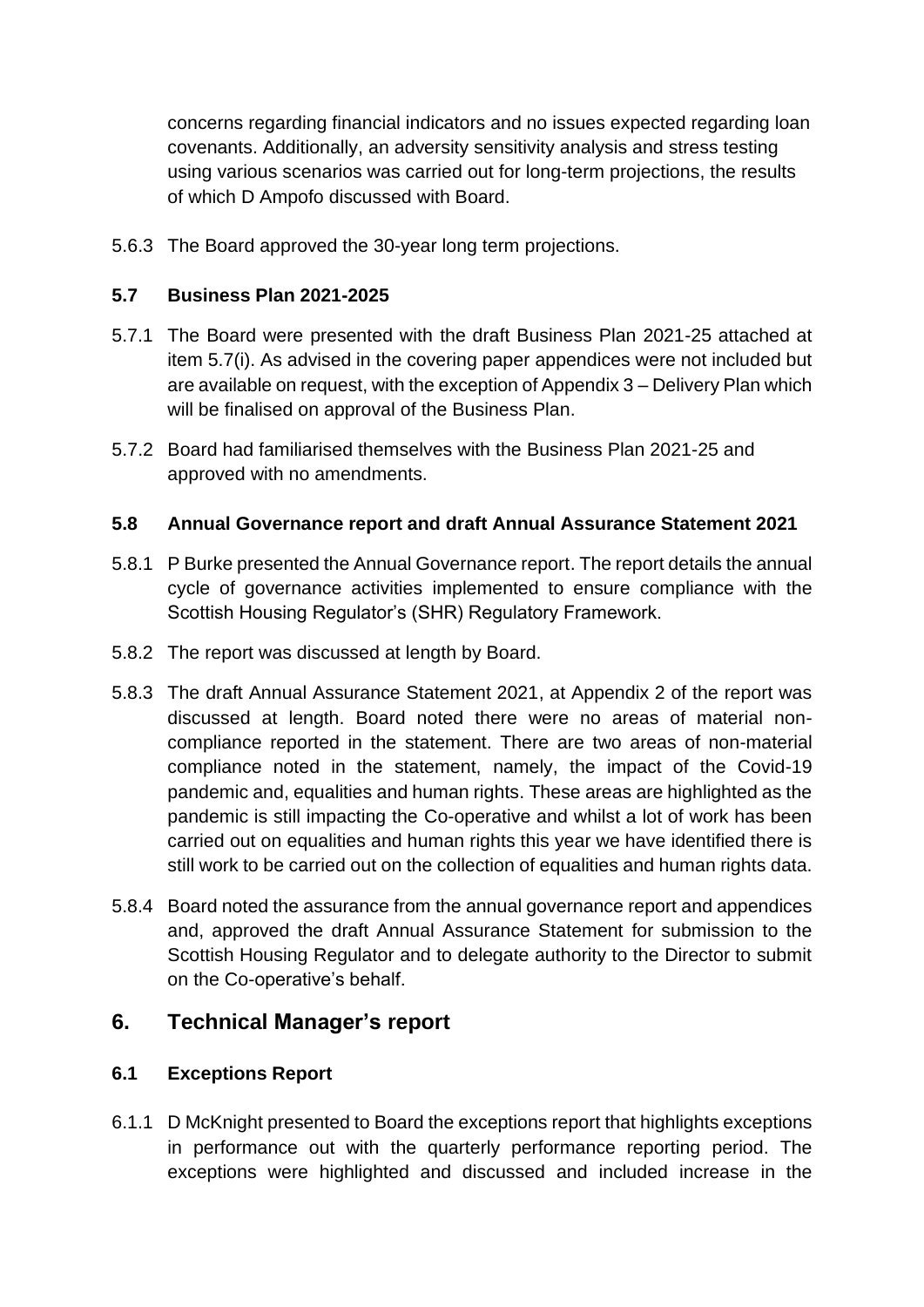number of housing offers refused, together with reasons; anti-social resolution times reducing to 91.67% - due to open cases, that were subsequently resolved within timescale; void days increasing to 15.70 days - due to high number of voids requiring considerable work, and metering issues; rent arrears increasing to 3.3% - predominantly due to the timing of housing benefit payments.

6.1.2 Board note the exceptions report and requested further information of refusals. D McKnight will provide information at the next meeting in October 2021.

## **Action – D McKnight**

6.1.3 The Board noted the Exceptions report.

D Ampofo left the meeting at 7.15pm.

#### **6.2 Asset Management Plan 2021-2023**

- 6.2.1 D McKnight presented the Asset Management Plan 2021-23 to the Board and invited any questions relating to the appendix at item 6.2(i).
- 6.2.2 The Board approved the Asset Management Plan 2021-23.

#### **6.3 Maintenance Spend to 30 June 2021**

- 6.3.1 D McKnight presented the report and updated Board on expenditure incurred on reactive repairs, general repairs, technical surveys and cyclical repairs to 30 June 2021.
- 6.3.2 Board were advised that a favourable variation of £277 existed across all cost centres. A summary of variations against spend categories was presented. D McKnight confirmed that the increase in repair costs was primarily related to catch up repairs relating to Covid-19 restrictions and timing of invoices. Whereas variations within other cost centres were associated with timing issues and should align with budgets as the year progresses.
- 6.3.3 The Board noted the maintenance expenditure update.

### **6.4 Maintenance Progress Report**

6.4.1 D McKnight reported on the progress of the kitchen and boiler replacement. It was confirmed that all works on site were now complete and final measurement was progress.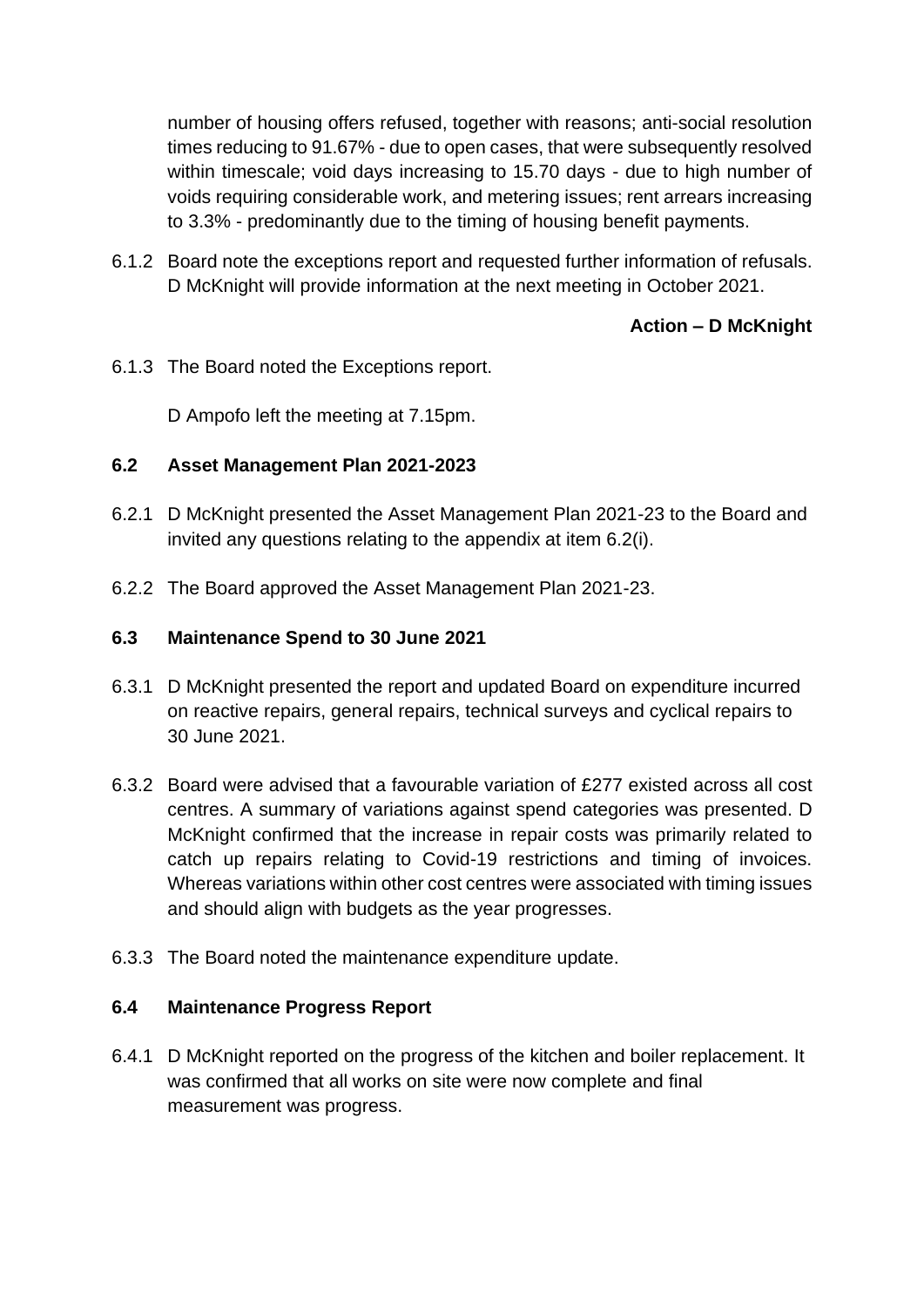- 6.4.2 Board were informed that the bathroom replacement project was complete with final measurement is in progress. It was confirmed that two properties were removed from the programme and reasons provided.
- 6.4.3 D McKnight confirmed to Board that the Window replacement project was complete and final measurement in progress.
- 6.4.4 D McKnight informed the Board that all projects were successfully delivered with 100% satisfaction obtained via feedback from tenants, together with a range of positive comments both in relation to completed work and contractor performance. It was confirmed that focus would now shift towards delivery of the 2022/23 programme and tentative discussions would be held with contractors in relation to optional year 2 works for window and bathroom replacement.
- 6.4.5 Board questioned if the Roof Anchor programme was now complete. D McKnight informed the Board that some properties were still to be completed due to no access, however the majority had been carried out.
- 6.4.6 The Board noted the progress reported on planned maintenance.

K Watt left the meeting at 7.27pm.

### **6.5 Asbestos Management update**

- 6.5.1 D McKnight advised Board of progress that had taken place, including completion of survey work and opportune removal of asbestos containing materials (AMC's). This reduced the number of properties known to contain ACM's to just two. Board were informed that these related to low-risk ACM's and were being managed, in accordance with surveyors' recommendations. D McKnight highlighted that due to the pandemic, the review of our asbestos management arrangements had not been completed, and it was requested that the Board review and increase the consultancy budget by £5,000 for 2021/22 to accommodate this work.
- 6.5.2 The Board noted the information provided in the Asbestos management progress report and approved the request to increase the consultancy budget by £5,000 to accommodate the review of asbestos management arrangements.

## **7. Policy review**

**7.1 Policy Review report**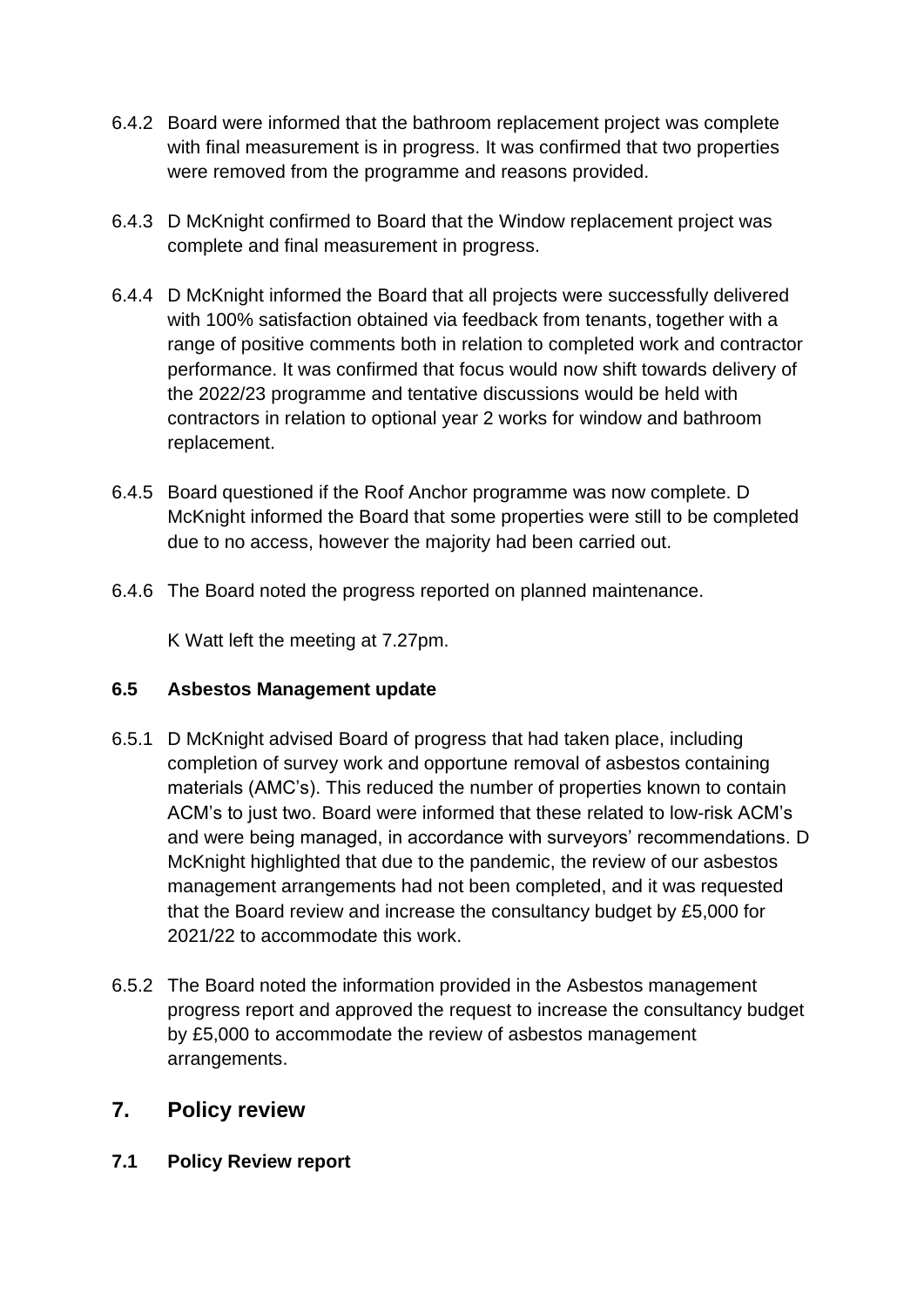The Board noted the one policy for review this month.

### **7.1(i) Succession Planning policy**

7.1.1 Board approved the Succession Planning policy.

#### **7.1(ii) Information Communication Technology Strategy**

7.1.2 Board agreed to postpone the timescale to review the Information Communication Technology Strategy until March 2022.

### **8. Governance**

### **8.1 Ethical Conduct and Notifiable Events**

- 8.2.1 The notifiable events report was presented to the Board.
- 8.2.2 There were no notifiable events were submitted to the Scottish Housing Regulator since the last Board meeting.
- 8.2.3 The final update to the notifiable event submitted in January 2020 was provided to the Scottish Housing Regulator in June 2021. It was proposed the notifiable event will be removed from the future reports. This was agreed by the Board.
- 8.2.4 The Board noted the notifiable events update.

# **9. Audit, Risk and Staffing sub-Committee**

### **9.1 Minutes of the meeting on 6 May 2021**

9.1.1 The Board noted the minutes from the Audit, Risk and Staffing sub-Committee on 6 May 2021.

Staff left the meeting at 7.39pm.

### **9.2 Recommendations from the meeting on 12 August 2021 – Confidential**

9.2.1 Please refer to the confidential minute.

# **10. Any Other Competent Business**

D McKnight returned to the meeting.